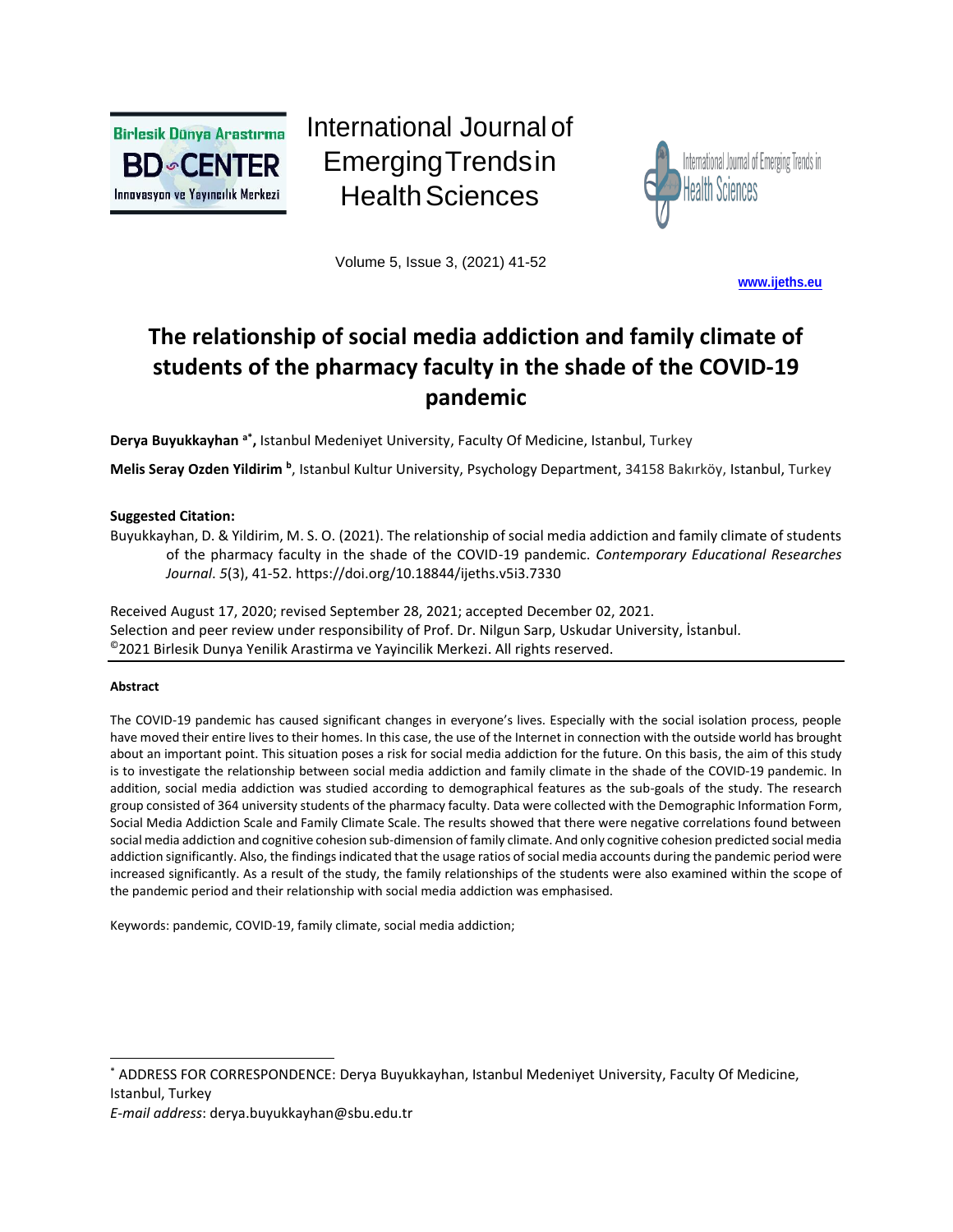# **1. Introduction**

Pandemics that cause millions of people to die and affect the society negatively have been seen many times throughout history. Nowadays, the world is struggling with a pandemic called COVID-19, which started in China and reached the whole world. We continue to live in restricted living spaces during this social isolation period. And as a part of the new normal, our homes have become the new working and education areas (Oktay, 2020). It is an inevitable fact that people spend much more time with social media at home during the pandemic period. Social media is a limitless source of entertainment, information and connection. It is also helpful for maintaining communication with friends and family to reduce isolation and boredom which has been associated with anxiety and long-term distress (Brooks, Webster, Smith, Woodland, Wessely, & Greenberg, 2020).

In the current COVID‐19 pandemic, social media has the potential, if responsibly and appropriately used, to provide rapid and effective information. But, on the other hand, in many studies, it has been indicated that during the pandemic period, the time spent on social media compared to the normal time has been doubled. This situation poses a risk of social media addiction for the future.

The pandemic is ongoing and so the social and economic impacts seem to take a longer time. Social media can play positive role during the COVID-19 pandemic by promoting effective strategies for helping individuals in dealing with social and physical distancing (Hussain, 2020). Social media is also important in terms of providing safe communication between family members and friends by maintaining social distance. Nowadays, interpersonal relationship in a family is more important than it is. Although people can continue their social relationships through Internet and social media, it is obvious that it cannot be as healthy and high quality as social relationships established face to face (Akat & Karatas, 2020).

Studies focusing on the relationship between family and health are repeatedly confirming that family structures and health are linked (Herke, Knöchelmann, & Richter, 2020). Related to the statistics about the impact of the pandemic on family well-being, more than one-third of the families have reported feeling either very or extremely anxious about family stress resulting from the COVID-19-related confinement (Statistics Canada, 2020). Pursuing communications is also important in terms of protecting mental health in humans, especially during the period of social isolation.

The family climate is based on the family relationships, which also influence the mental and physical health of family members (Bookwala & Jacobs, 2004). It includes several factors such as the quality of relationships among family members and social interactions within the family, and intergenerational transmission of family values and skills (van Steijn, Oerlemans, van Aken, Buitelaar, & Rommelse, 2015). The family climate is fundamental to the family functioning and the quality of this function. It significantly affects the functionality of the family. A harmonious family climate shapes the family positively, both behaviourally and socially. In a harmonious family climate, family members are more concerned with each other and more sensitive to each other's needs. It has an important effect on shaping the attitudes and behaviours of individuals in positive or negative situations they encounter in life and in their social relationships (Kaplan, 2019). During the COVID-19 pandemic that has been going on for more than a year, the period of staying at home has also affected family relationships.

During this period, the Internet has become an important tool for people to communicate with the outside world. In particular, the use of social media has increased significantly during this period. Thus, the main purpose of this study is to investigate the relationship between social media addiction and family climate in the shade of the COVID-19 pandemic. In addition, social media addiction was studied according to the demographic features as the sub-goals of the study. Based on the main purpose, this study poses the main hypothesis stated as follows: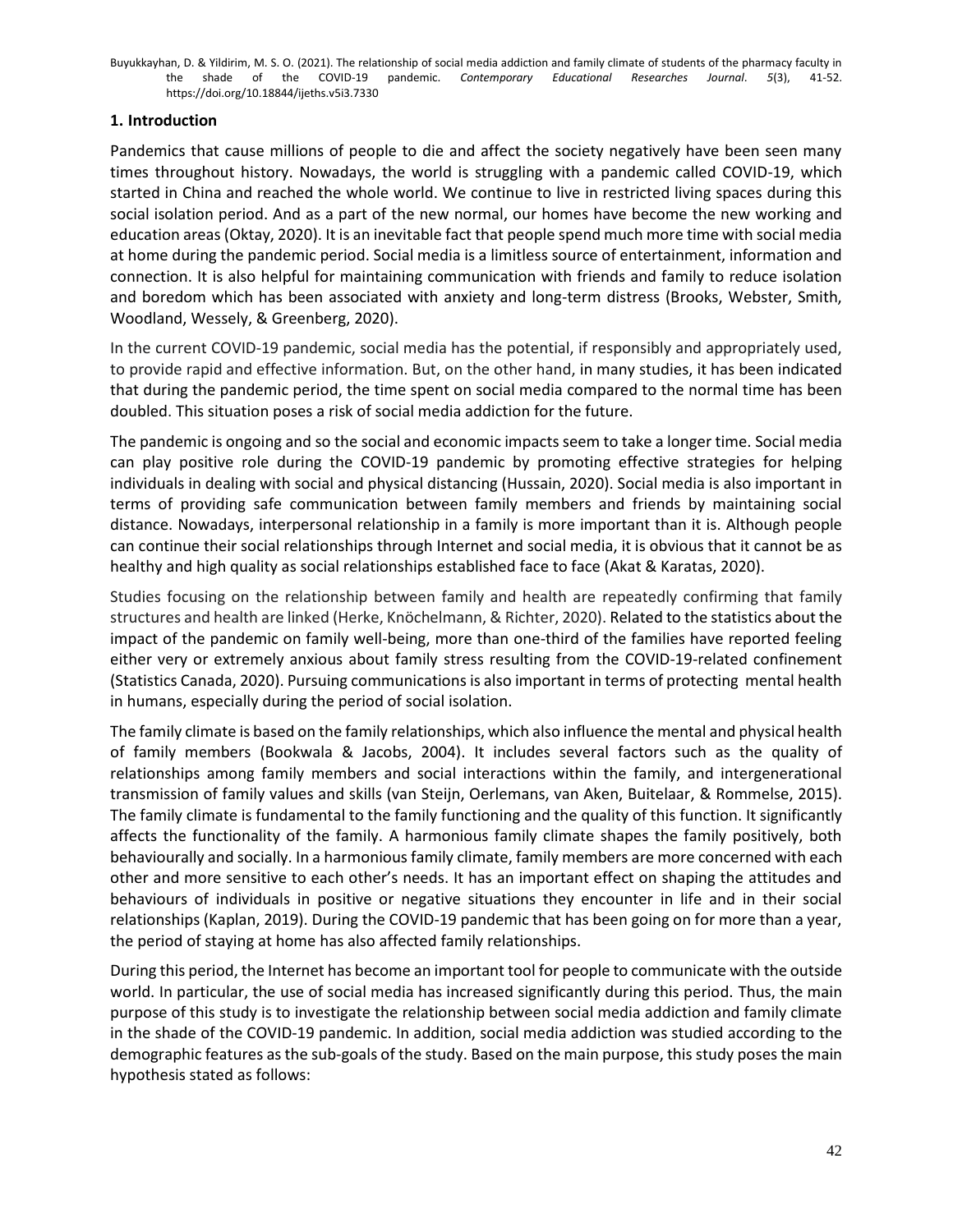**1:** There is a correlation between social media addiction and family climate during the COVID-19 pandemic.

 In addition, this study also examined the following problem statements depending on the main hypothesis:

Do the factors of family climate predict social media addiction?

- Is there a difference between social media addiction level of university students according to gender?
- Is there a difference between social media addiction level of university students according to their study programme?
- Is there a difference between social media addiction level of university students according to living with family or away from family?
- Is there a difference between social media addiction level of university students according to marital status of the family?
- Is there a difference between social media addiction level of university students according to sibling status?
- Is there a difference between social media addiction level of university students according to their marital status?
- Is there a difference between social media addiction level of university students according to their occupational status?
- Is there a difference between social media addiction level of university students according to their parents living in or out of Istanbul?

## **2. Methodology**

## *2.1. Sample*

The research group consisted of 364 students who studied in the faculty of pharmacy; 300 were female and 64 were male in the age range of  $18-24$  years (mean = 20.80; SD = 1.360). The descriptive statistics about the participants are given in Table 1.

| Demographic Info       |                  | n   | %    |
|------------------------|------------------|-----|------|
| Study programme        | <b>Domestic</b>  | 302 | 83   |
|                        | International    | 62  | 17   |
| <b>Education level</b> | 1                | 102 | 28   |
|                        | 2                | 108 | 29.7 |
|                        | 3                | 141 | 38.7 |
|                        | 4                | 13  | 3.6  |
| Living with            | With family      | 185 | 50.8 |
|                        | Away from family | 179 | 49.2 |
| Living in              | Istanbul         | 164 | 45.1 |
|                        | Other city       | 200 | 54.9 |

|  |  | Table 1. Descriptive statistics of the participants |
|--|--|-----------------------------------------------------|
|  |  |                                                     |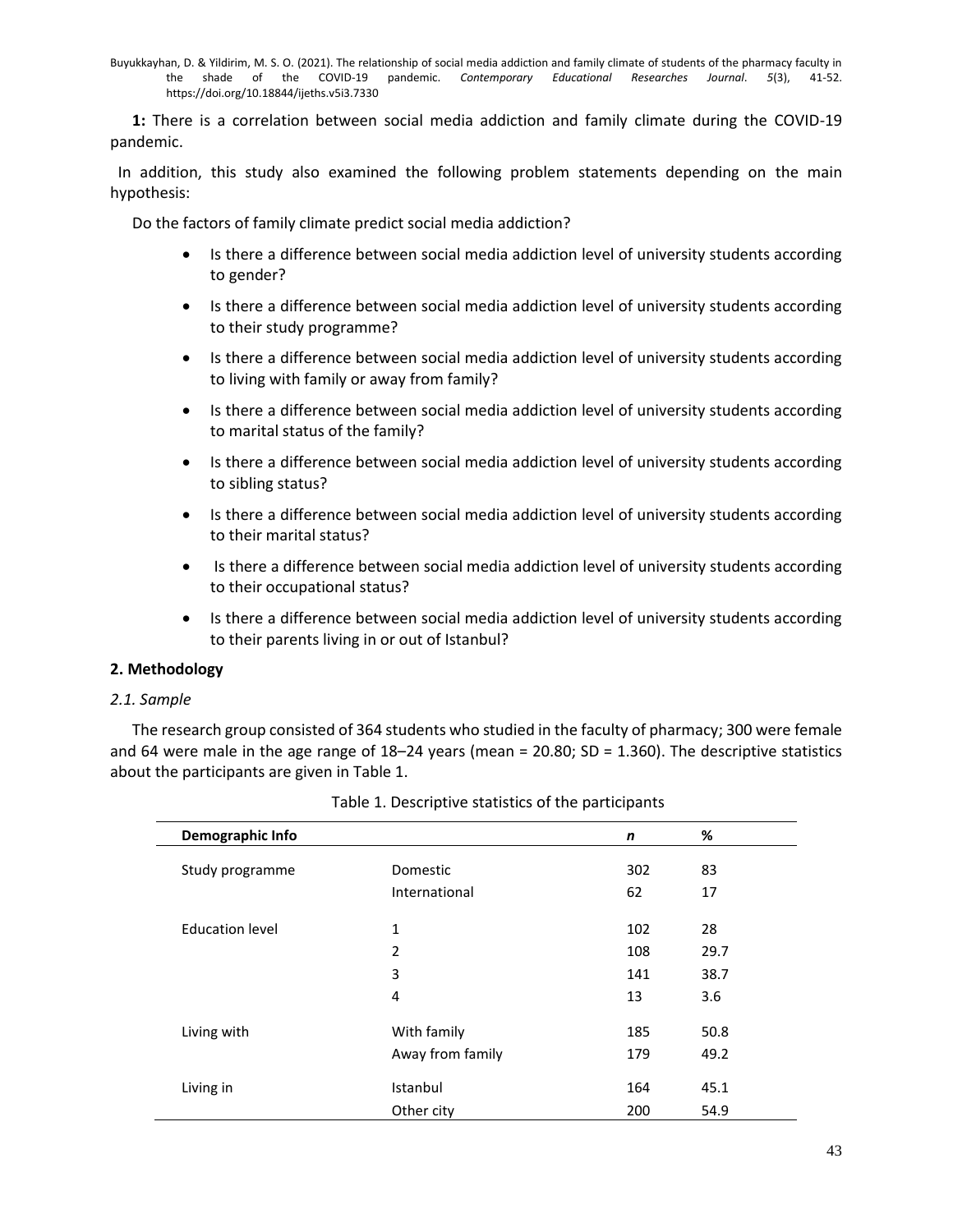Buyukkayhan, D. & Yildirim, M. S. O. (2021). The relationship of social media addiction and family climate of students of the pharmacy faculty in the shade of the COVID-19 pandemic. *Contemporary Educational Researches Journal*. *5*(3), 41-52. <https://doi.org/10.18844/ijeths.v5i3.7330> Sibling status Single / one sibling 131 36 More than one sibling 233 64 Marital status of the parents Married 1990 121 88.2 Divorced/widowed 43 11.8 Occupational status **50** 13.7 Non-working 314 86.3 Marital status Single 307 84.3 Romantic relationship/married 57 15.7 Level of income Low 52 14.3 Medium 288 79.1 High 24 6.6 Total 364 100

## *2.2. Data collection tools*

Demographic Information Form, Social Media Addiction Scale (SMAS-AF) and Family Climate Scale (FCS) were used for collecting data from the participants.

## *2.2.1. Demographic Information Form (DIF)*

The DIF was developed by the researchers and it was used in order to get information about gender, age, education level and other details about the participants.

## *2.2.2. Social Media Addiction Scale (SMAS-AF)*

The SMAS-AF consists of 20 items that can be gathered under 2 subscales (virtual tolerance and virtual communication) in which self-evaluation of participants is intended. It is a sample of a 5-point Likert scale. The scale was developed by Sahin and Yagci (2017). The scale was evaluated with an overall score. The Cronbach alpha's internal consistency coefficient of the whole scale is 0.94. For the subscales, the Cronbach alpha's internal consistency coefficient for the virtual tolerance is 0.92 and virtual communication is 0.91. For this study, the Cronbach alpha's internal consistency coefficient of the whole scale is 0.89; for the subscales, it is 0.82 for virtual tolerance and 0.90 for virtual communication.

## *2.2.3. Family Climate Scale (FCS)*

The FCS was developed by Björnberg and Nicholson (2007) and it was translated into Turkish by Gonul, Isik-Bas, and Sahin-Acar (2018). It is a 5-point Likert scale consisting of 34 items and 3 subscales (relatedness in family, intergenerational authority and cognitive cohesion). The Cronbach alpha's internal consistency coefficients of the subscales are as follows: relatedness in family is 0.95, intergenerational authority is 0.87 and cognitive cohesion is 0.87. For this study, the Cronbach alpha's internal consistency coefficient is 0.79, 0.80 and 0.82, respectively.

## **3. Analysis and findings**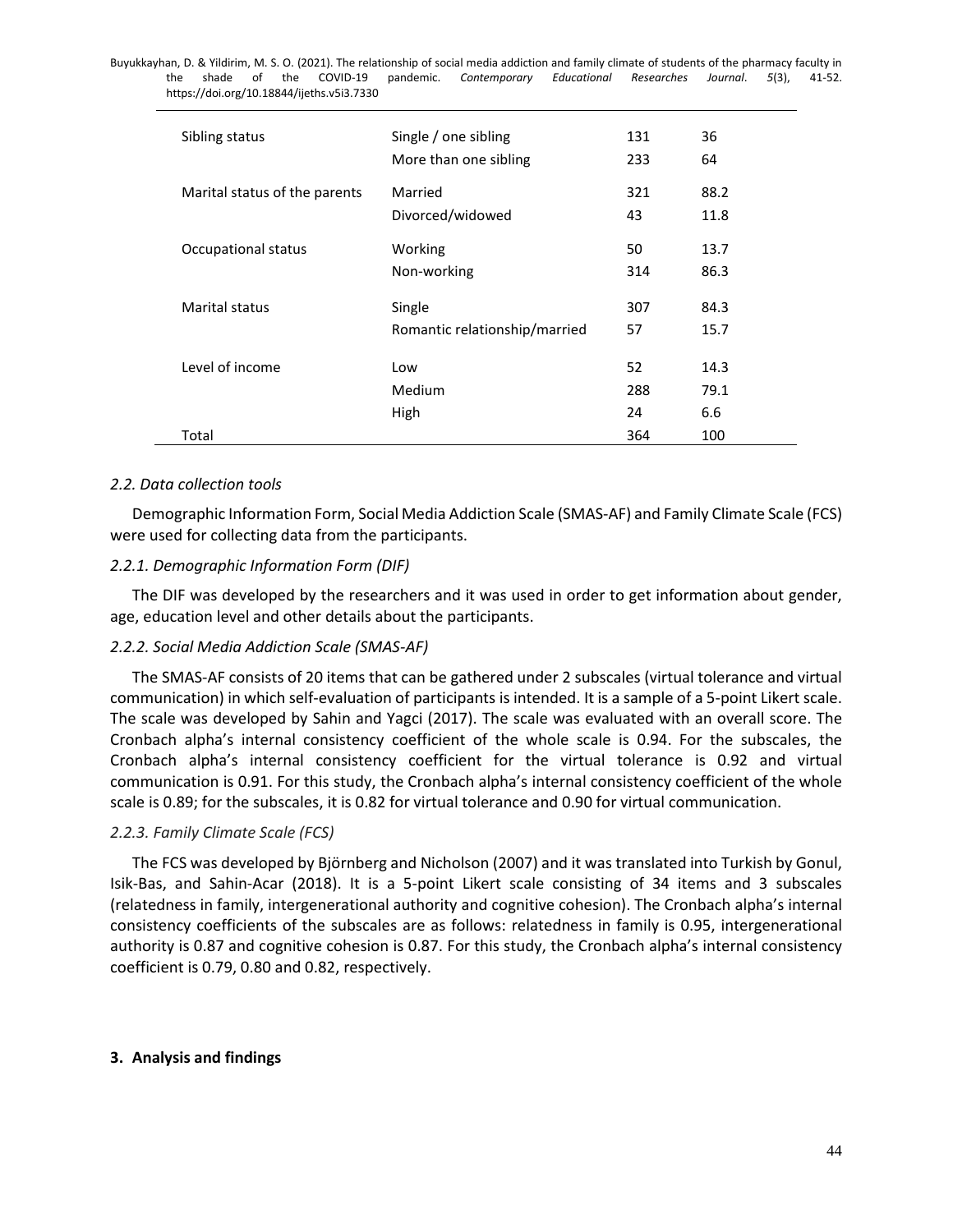The analysis of the data was carried out on SPSS version 23.0. Pearson's correlation, independent samples *t*-test, one-way analysis of variance (ANOVA) and simple linear regression were used in the analysis of data. For all these analyses, the results for *p* < 0.05 were deemed as statistically significant.

Table 2 shows the mean and standard deviation of the factors of social media addiction and family climate.

|                              | Min | Max | X     | SS     |
|------------------------------|-----|-----|-------|--------|
| Social media addiction       |     |     |       |        |
| Virtual tolerance            | 11  | 55  | 32.3  | 7.702  |
| Virtual communication        | 9   | 45  | 23.15 | 6.188  |
| Social media addiction total | 21  | 100 | 55.45 | 12.548 |
| <b>Family climate</b>        |     |     |       |        |
| Relatedness in family        | 32  | 105 | 83.09 | 13.87  |
| Intergenerational authority  | 8   | 34  | 21.07 | 4.7    |
| Cognitive cohesion           | 6   | 30  | 19.63 | 4.546  |

Table 2. Descriptive statistics of dependent and independent variables (*n* = 364)

The correlation between social media addiction and its factors and factors of family climate was analysed with Pearson's correlation. There were significant negative correlations found between virtual tolerance and cognitive cohesion (*r* =−0.171, *p* < 0.01), social media addiction and cognitive cohesion (*r* = −0.155, *p* < 0.01) (see Table 3).

Table 3. Pearson's correlation analysis between social media addiction and family climate

| Variables                       | $\mathbf{1}$ | $\overline{2}$ | 3          | 4         | 5        | 6 |
|---------------------------------|--------------|----------------|------------|-----------|----------|---|
| Social media addiction          |              |                |            |           |          |   |
| 1. Virtual tolerance            | 1            |                |            |           |          |   |
| 2. Virtual communication        | $0.628**$    | 1              |            |           |          |   |
| 3. Social media addiction total | $0.923**$    | $0.878**$ 1    |            |           |          |   |
| <b>Family climate</b>           |              |                |            |           |          |   |
| 4. Relatedness in family        | $-0.077$     | $-0.083$       | $-0.088$   | 1         |          |   |
| 5. Intergenerational authority  | 0.082        | 0.046          | 0.073      | $-0.098$  | 1        |   |
| 6. Cognitive cohesion           | $-0.171**$   | $-0.103$       | $-0.155**$ | $0.619**$ | $-0.022$ | 1 |

\*\**p* < 0.01; \**p* < 0.05.

According to the results of the simple linear regression analysis summarised in Table 4, only one factor of family climate, 'cognitive cohesion' (*β* =−0.16, *p* < 0.005), predicted social media addiction significantly, but its predictive role is very low.

Table 4. The simple linear regression analysis of the predictive role of cognitive cohesion on social media addiction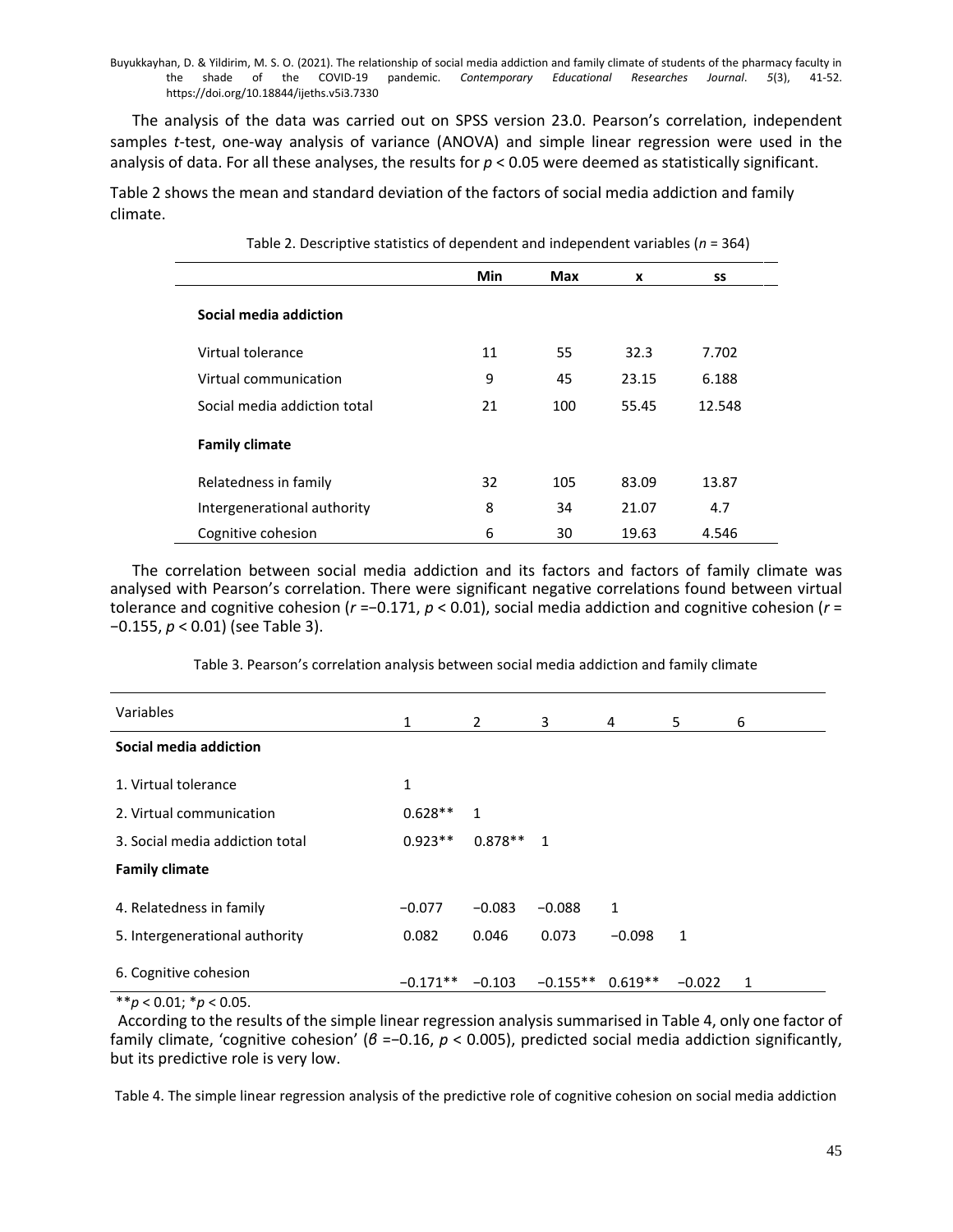| Model              | В        | SE <sub>B</sub> | ь       |          |       |
|--------------------|----------|-----------------|---------|----------|-------|
| Constant           | 63.862   | 2.887           |         | 22.117   | 0.000 |
| Cognitive cohesion | $-0.429$ | 0.143           | $-0.16$ | $-2.992$ | 0.003 |

Dependent Variable: Social Media Addiction.  $R^2$  = 0.024; adjusted  $R^2$  = 0.021 ( $p$  < 0.005).

There was no significant difference between the social media addiction level of university students according to gender [*t*(362) = 1.27; *p* > 0.05], according to the study programme [*t*(362) = 0.19; *p* > 0.05], according to living with family or away from family [*t*(362) = −1.57; *p* > 0.05], according to marital status of the family [*t*(362) = 1.04; *p* > 0.05], according to sibling status [*t*(362) = 1.11; *p* > 0.05], according to marital status of the participants [*t*(362) = −0.64; *p* > 0.05] and according to occupational status [*t*(362) = −0.54; *p* > 0.05].

There was a significant difference only between social media addiction of university students whose parents were living in Istanbul and whose parents were living out of Istanbul [*t*(362) = −1.99; *p* < 0.05]. The results showed that social media addiction of university students whose parents were living out of Istanbul ( $\overline{x}$  = 56.63) was higher than university students whose parents were living in Istanbul ( $\overline{x}$  = 54.01) (see Table 5).

Table 5. Independent sample *t* test analysis of social media addiction according to parents living in or out of Istanbul

|                        | <b>Parents</b>        | $\overline{N}$ | $\overline{\mathbf{x}}$ |       | $\mathrm{Sh}_{\overline{v}}$ |          | $t$ -test |                  |
|------------------------|-----------------------|----------------|-------------------------|-------|------------------------------|----------|-----------|------------------|
|                        | living                |                |                         | SS    |                              | t        | Sd        | $\boldsymbol{p}$ |
|                        | In Istanbul           | 164            | 54.01                   | 12.77 | 0.997                        |          |           |                  |
| Social media addiction | οf<br>Out<br>Istanbul | 200            | 56.63                   | 12.27 | 0.868                        | $-1.991$ | 0.362     | 0.047            |

*p* < 0.05.

Finally, one-way ANOVA analysis were carried out in order to consider the variance analysis in between age [*F*(6,357) = 0.97, *p* > 0.05], level of education [*F*(360,3) = 0.010, *p* > 0.05], level of income [*F*(361,2) = 0.95, *p* > 0.05] and level of social media addiction, but statistically significant differences could not be found.

The participants of the study were asked about how they spend their time at home during the pandemic. The findings indicated that the top three activities at home were studying either course or homework (25.3%); watching television, movies and series (17.1%); and reading books (15.2%) (see Table 6).

| How do you spend your time at home during the pandemic? |     | %    |  |
|---------------------------------------------------------|-----|------|--|
| Studying a course, homework                             | -92 | 25.3 |  |
| Watching television, movies and series                  | 62  | 171  |  |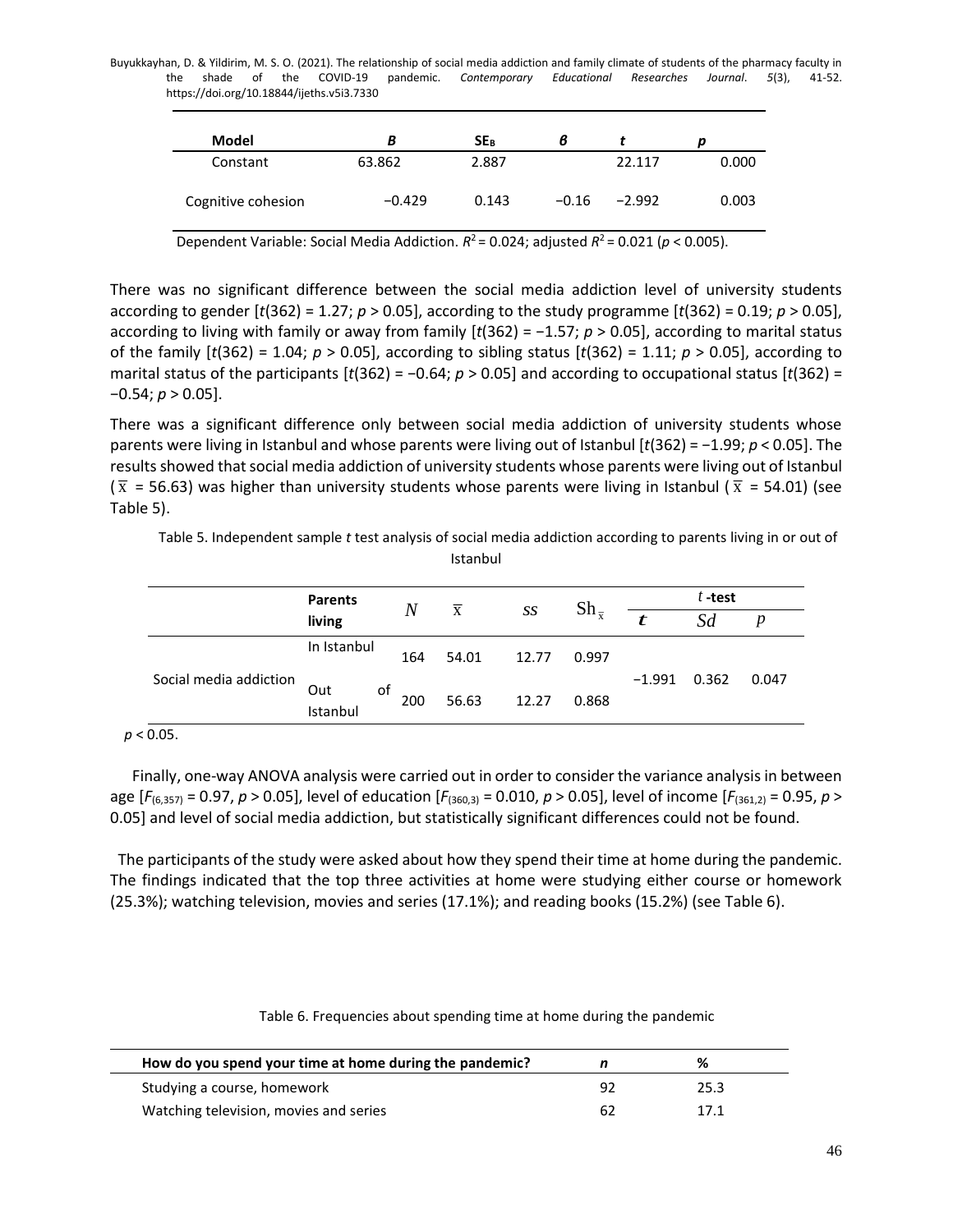| Reading books              | 55 | 15.2 |
|----------------------------|----|------|
| Social media               | 39 | 10.7 |
| Hobbies, music, art        | 24 | 6.6  |
| Cooking                    | 17 | 4.7  |
| Sleeping and taking a rest | 17 | 4.7  |
| Housework                  | 15 | 4.1  |
| With family                | 14 | 3.8  |
| Sport                      | 11 | 3    |
| Nothing                    | 8  | 2.2  |
| Learning foreign language  | 3  | 0.8  |
| Worship                    | 3  | 0.8  |
| With friends               | 2  | 0.5  |
| Garden works               | 2  | 0.5  |

The participants of the study were asked about the frequently used social media accounts at normal times. The findings indicated that the top three social media accounts used were Instagram (61%), WhatsApp (50%) and twitter (12.9%) (see Table 7).

Table 7. Frequencies about the frequently used social media accounts at normal times

| Frequently used social media |     |      |  |
|------------------------------|-----|------|--|
| accounts                     | n   | %    |  |
| Instagram                    | 222 | 61   |  |
| WhatsApp                     | 50  | 13.7 |  |
| Twitter                      | 47  | 12.9 |  |
| YouTube                      | 24  | 6.6  |  |
| None                         | 15  | 4.1  |  |
| Facebook                     | 5   | 1.4  |  |
| Snapchat                     | 1   | 0.3  |  |

The participants of the study were asked about their sharing on social media at normal times. The findings indicated that the top three elements shared were photographs (28%), story (9.1%) and retweets (6.6%). 27.2% of the users did not share anything (see Table 8).

| Table 8. Frequencies about sharing on social media at normal times |  |  |  |
|--------------------------------------------------------------------|--|--|--|
|--------------------------------------------------------------------|--|--|--|

| Sharing on social media at normal times | n   | %    |
|-----------------------------------------|-----|------|
| Photographs                             | 102 | 28   |
| Nothing                                 | 99  | 27.2 |
| Story                                   | 33  | 9.1  |
| Retweets                                | 24  | 6.6  |
| Selfie                                  | 24  | 6.6  |
| Nature photographs                      | 23  | 6.3  |
| Current events, news                    | 12  | 3.3  |
| Ideas                                   | 9   | 2.5  |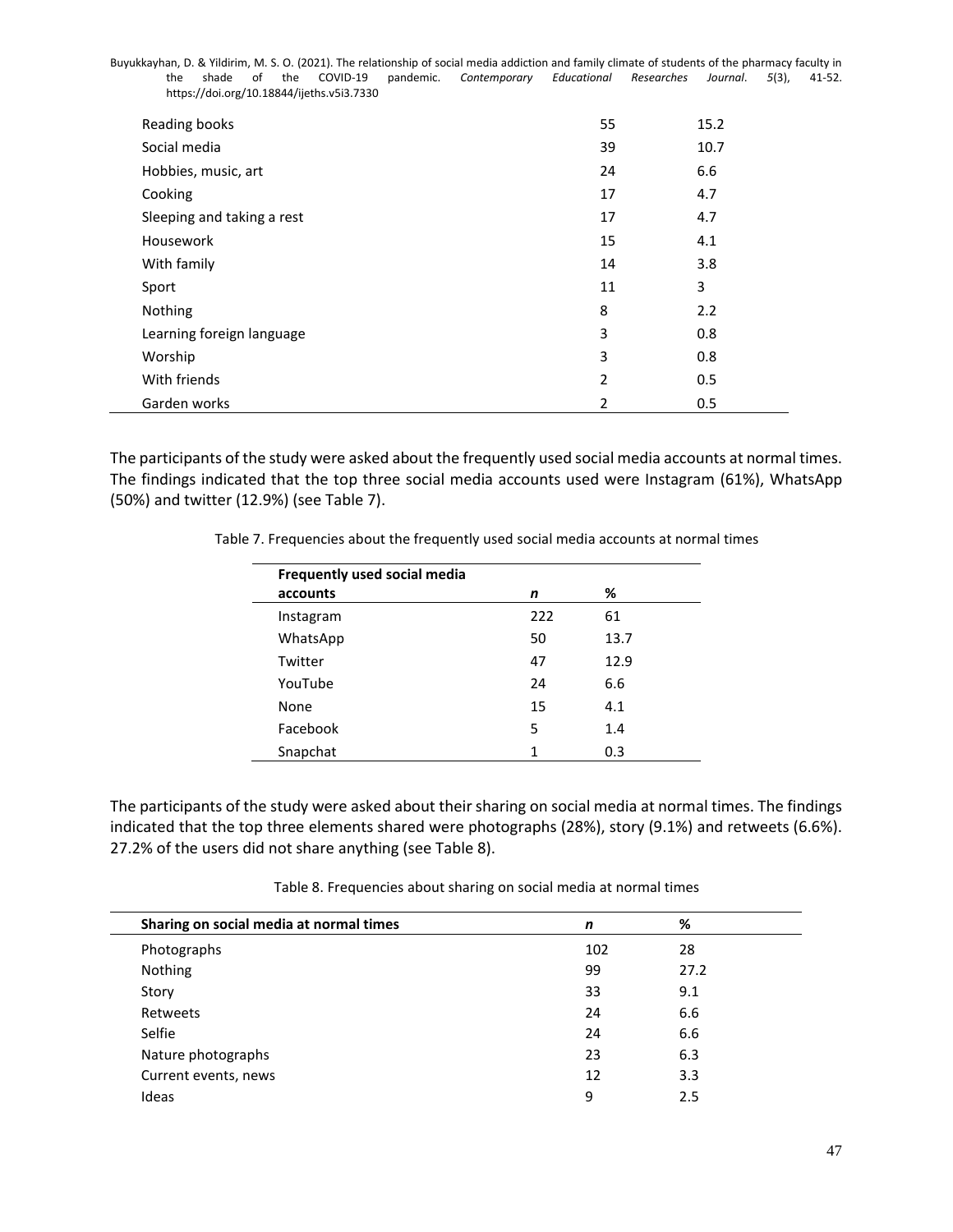|  |  |                                           | Buyukkayhan, D. & Yildirim, M. S. O. (2021). The relationship of social media addiction and family climate of students of the pharmacy faculty in |  |  |  |
|--|--|-------------------------------------------|---------------------------------------------------------------------------------------------------------------------------------------------------|--|--|--|
|  |  |                                           | shade of the COVID-19 pandemic. Contemporary Educational Researches Journal. 5(3). 41-52.                                                         |  |  |  |
|  |  | https://doi.org/10.18844/ijeths.v5i3.7330 |                                                                                                                                                   |  |  |  |

| Contents about lectures             |   | 1.9 |
|-------------------------------------|---|-----|
| Music, art                          | 6 | 1.6 |
| Places I visited                    | 5 | 1.4 |
| Religious contents                  | 4 | 1.1 |
| Things related to my hobbies        | 4 | 1.1 |
| Posts about environmental awareness | 3 | 0.8 |
| Books, films                        | 3 | 0.8 |
| <b>Political contents</b>           | 2 | 0.5 |
| Video                               | າ | 0.5 |

78.8% of the usage ratio about social media accounts during the pandemic was increased and 21.2% was decreased (see Table 9).

| Table 9. Frequencies about using social media accounts during the pandemic |     |      |  |  |
|----------------------------------------------------------------------------|-----|------|--|--|
| Using ratios about social media accounts during the<br>pandemic            | n   | %    |  |  |
| Increased                                                                  | 287 | 78.8 |  |  |
| Decreased                                                                  | 77  | 21 2 |  |  |
| Total                                                                      | 364 | 100  |  |  |

The participants of the study were asked about their sharing on social media during the pandemic. The findings indicated that the top three shared elements were personal photographs (14.8%), retweets (8.5%) and info about COVID-19 (8%). 45.3% of the users did not share anything during the pandemic (see Table 10).

Table 10. Frequencies about sharing on social media during the pandemic

| Sharing on social media during the pandemic | n   | %    |
|---------------------------------------------|-----|------|
| Nothing                                     | 165 | 45.3 |
|                                             |     |      |
| Personal photographs                        | 54  | 14.8 |
| Retweets                                    | 31  | 8.5  |
| Info about COVID-19                         | 29  | 8    |
| Personal ideas                              | 14  | 3.8  |
| Nature photographs                          | 14  | 3.8  |
| Story                                       | 12  | 3.3  |
| Music                                       | 11  | 3    |
| Handwork activities                         | 7   | 1.9  |
| Gastronomic contents                        | 7   | 1.9  |
| Video                                       | 7   | 1.9  |
| Religious contents                          | 6   | 1.6  |
| <b>Books</b>                                | 5   | 1.4  |
| Humour                                      | 2   | 0.5  |

The participants of the study were asked about their family relationship during the pandemic. 42% of the sample group stated that nothing changed, 19.2% stated that their relationship was affected positively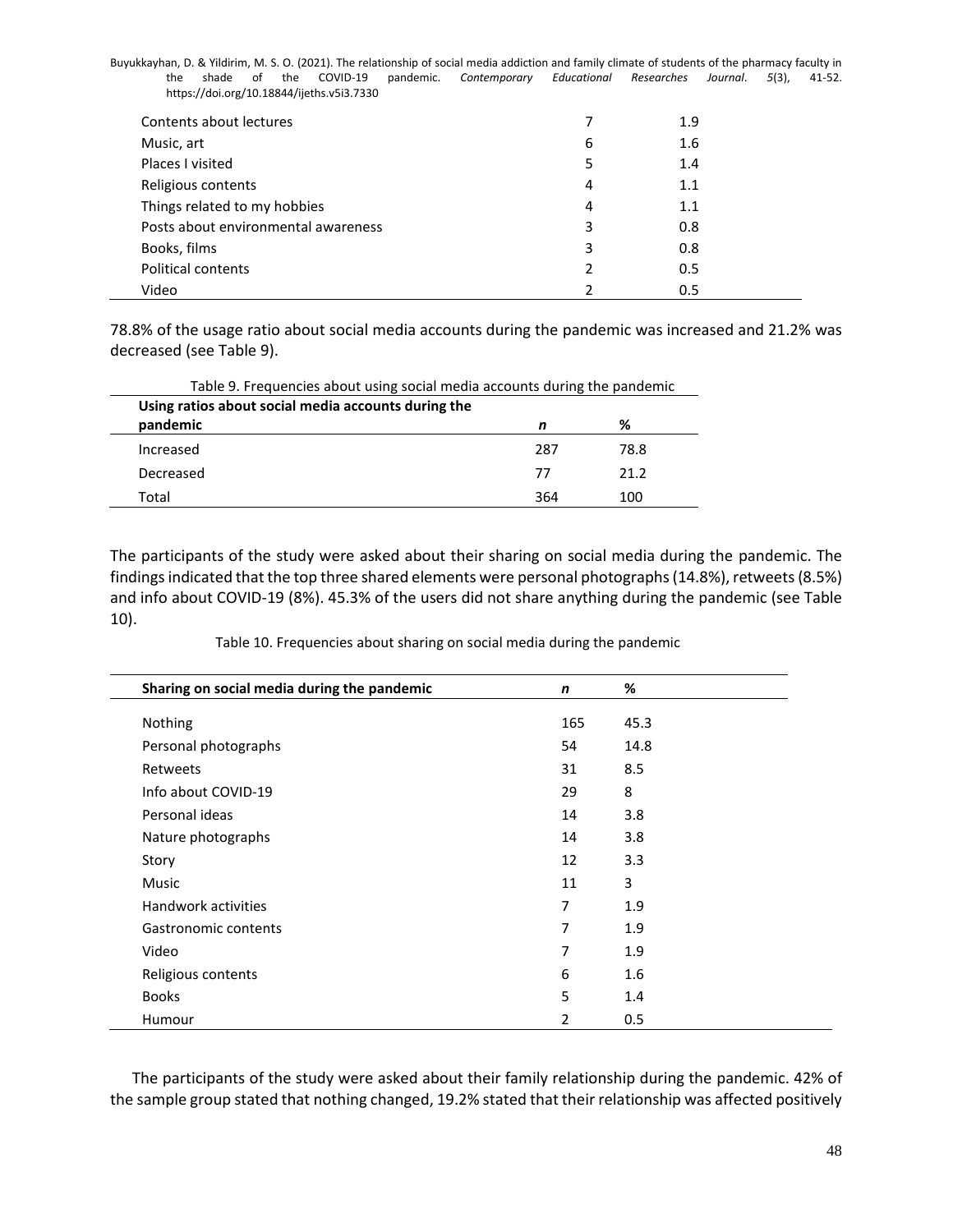and 14.3% stated that their relationship was affected negatively. 4.7% said that they got to know each other better, they became closer and their family bonds became stronger. 4.7% stated that the communication level with their family increased and they had more conversations during this period. 4.4% of the sample group said that they got bored. 3% of the participants were away from their family in this period. 2.5% stated that arguments between family members increased, there were no private area at home and there was uneasiness at home. 2.2% were affected both positively and negatively. 1.9% said that the tolerance between family members was decreased and there were bursts of rage. However, only 1.1% stated that fights with siblings had increased (see Table 11).

| Family relationship during the pandemic                          | n   | %    |  |
|------------------------------------------------------------------|-----|------|--|
| Nothing changed                                                  | 153 | 42   |  |
| Affected positively                                              | 70  | 19.2 |  |
| Affected negatively                                              | 52  | 14.3 |  |
| We got to know each other better; we became closer; family bonds |     |      |  |
| became stronger                                                  | 17  | 4.7  |  |
| Communication with my family increased; we had more              |     |      |  |
| conversations                                                    | 17  | 4.7  |  |
| Get bored                                                        | 16  | 4.4  |  |
| I'm away from my family                                          | 11  | 3    |  |
| Arguments between family members increased; there were no        |     |      |  |
| private area at home; there were uneasiness at home              | 9   | 2.5  |  |
| Affected both positively and negatively                          | 8   | 2.2  |  |
| Tolerance decreased; there were bursts of rage                   | 7   | 1.9  |  |
| Fights with my sibling increased                                 | 4   | 1.1  |  |

## Table 11. Frequencies about family relationship during the pandemic

## **4. Results and discussion**

The current studies focused on the COVID-19 pandemic indicated that intolerance of uncertainty about the course of the situation and psychological health are related to each other (Alizadeh Fard & Alipour, 2020; Satici, Saricalli, Satici, & Griffiths, 2020). In the process of social isolation, people began to use Internet for both obtaining information about the pandemic and continuing their business and social lives on social media. This causes people to spend a longer time on Internet, thus paving the way for an addiction process, especially in terms of social media, which is used extensively. In crises such as the COVID-19 pandemic, societies use technology much more actively to reduce stress and anxiety about the period. While technology enables people to work from home or to continue their education from home, it has been the main important tool of socialising during this process. On the other hand, while technology provides the entertainment needed, unconscious individuals are at risk of developing problematic usages of Internet (Goker & Turan, 2020). Also, in another study, there were positively high correlations between mental health problems and social media use during the COVID-19 outbreak (Gao et al., 2020). There are many studies examining the use of social media in terms of interpersonal relationship, but in this study, we aimed to examine the pandemic process in terms of social media use and family relationships.

In this study, the participants were asked about both their social media use in normal time and their social media use during the pandemic period. The findings indicated that the top three social media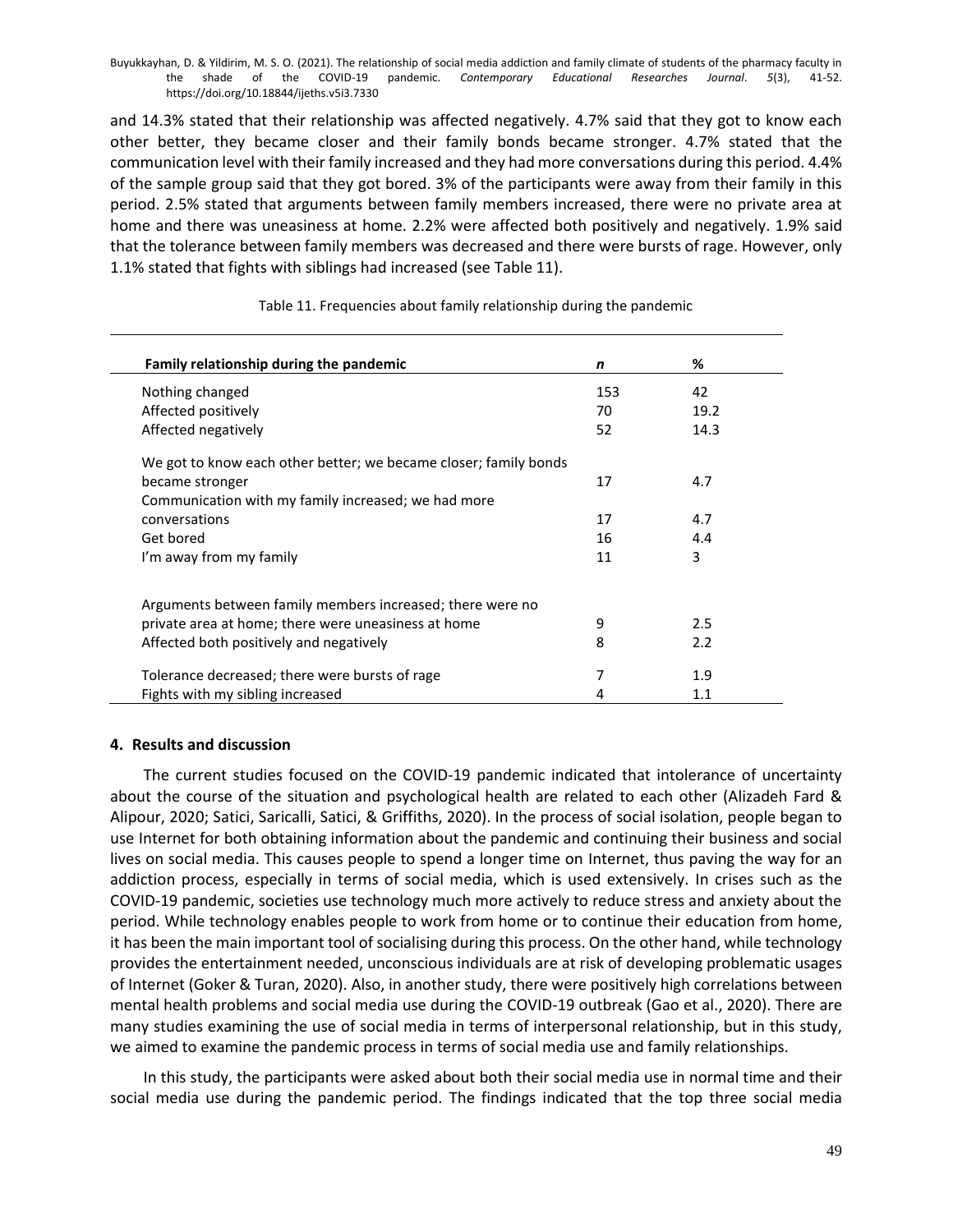accounts used at normal times were Instagram, WhatsApp and twitter. The findings indicated that the top three shared elements at normal times were photographs, stories and retweets. According to the findings, it was found that the usage ratio of social media accounts during the pandemic period was increased significantly. This finding is in line with other researches indicating that the curfew restrictions and social isolations increased the consumption of digital entertainment, such as online games. Based on these studies, there were approximately 70% increase in online games and other online activities (Daniele & Niclas, 2020; Shanley, 2020).

The psychological effects of the pandemic period were also observed based on the relationship of family members who spend a long time in the same house due to social isolation. As a result of the study, the students of the faculty of pharmacy were asked how they spent their time at home during the pandemic period. The findings indicated that the top three activities at home were, respectively, studying either course or homework, watching television, movies and series and reading books. Also, when they were asked about their sharing on social media accounts during the pandemic, the findings indicated that the top three shared elements were, respectively, personal photographs, retweets and information about COVID-19.

Also, the participants of the study were asked about their family relationship during the pandemic. 42% of the sample group stated that nothing changed, 19.2% stated that their relationship was affected positively and 14.3%% stated that their relationship was affected negatively. Other answers about their situations were spread out, i.e., they got to know each other better, they became closer and their family bonds became stronger, communication levels with their family increased and they had more conversations during this period. On the other hand, some participants declared that they got bored of staying at home. And the participants who did not have a private personal area at home expressed that the arguments between family members increased, there was uneasiness at home, the tolerance between family members was decreased and there were bursts of rage. These findings coincide with the findings of a study conducted on family problems during the pandemic period. According to this, compared to the pre-pandemic period, the problems that increased the most among the problems experienced in the family are discussions about domestic responsibilities, arguments between family members and discussions about the home economy. On the other hand, the fact that family members spend more time together compared to the pre-pandemic process, it has increased communication and joint activities among family members living together. In addition, there is a statistically significant difference with family problems such as psychological, economic and physical violence, and variables such as gender, family type and degree of importance given to the family, family relationships and communication (Baris & Taylan, 2020).

First, as hypothesised, there are negative correlations found between social media addiction and the cognitive cohesion sub-dimension of family climate. In addition to that, cognitive cohesion is negatively related with the virtual tolerance sub-dimension of social media addiction. Only one factor of family climate 'cognitive cohesion' predicted social media addiction significantly, but its predictive role is very low. Emotional cohesion, as opposed to cognitive cohesion, includes situations such as love, warmth and belonging to a family as the strongest sources. On the other hand, cognitive cohesion is the overlap of values, perspectives and attitudes. When family members perceive their families as both emotionally and cognitively compatible, it would indicate an ideal situation for functioning of the family, but it is not always necessary. For an individual who sees the family as a functional system rather than a source of emotional support, low emotional cohesion and high cognitive cohesion may be more functional (Gonul et al., 2018). In another study it was found that the players who had low perceived social support and who did not have a positive family climate were highly more addicted to online games (Yilmaz, 2020). It was also supported by the results which showed that social media addiction of university students whose parents were living out of Istanbul was higher than university students whose parents were living in Istanbul. In addition to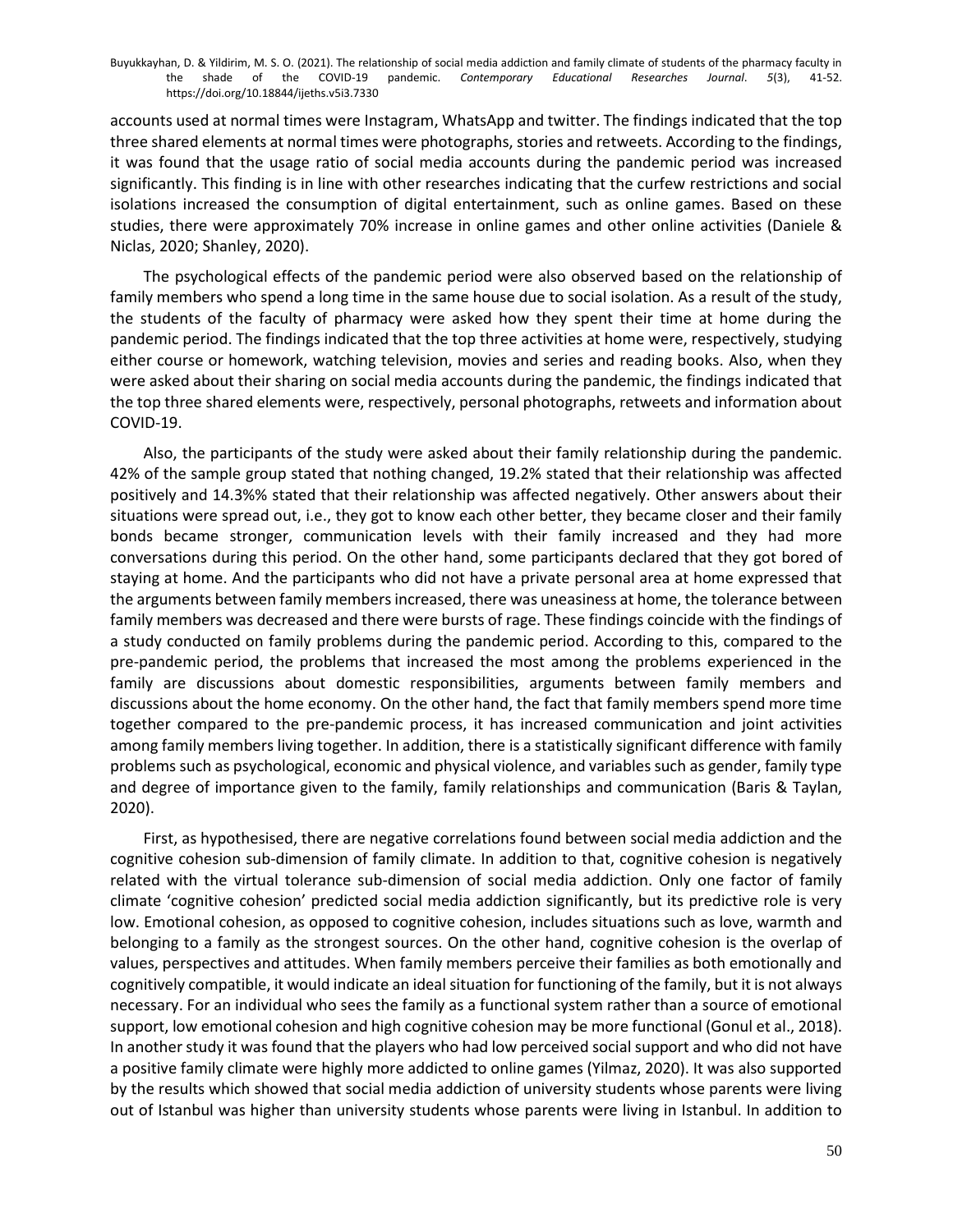that, there were no differences found between the social media addiction levels of university students according to other demographic features. This suggests that the feeling of loneliness caused by being away from social support has an increasing effect on Internet addiction.

In conclusion, the results of this study demonstrated that especially the pandemic process caused an increase in Internet use. However, social media addiction also increased. The findings of the study are important in terms of dealing with family relationships during the pandemic period. Therefore, as there are limited researches about the psychological effects of the COVID-19 pandemic, the current findings of the research provide contributions to the literature by studying its effects in terms of both social media addiction and family relationships.

## **References**

- Alizadeh Fard, S., & Alipour, A. (2020). The path analysis model in prediction of corona phobia based on intolerance of uncertainty and health anxiety. *Journal of Research in Psychological Health, 14*(1), 16–17.
- Baris, I., & Taylan, H.H. (2020). Kuresel Salgin Surecinde Turkiye'de Aile Ici Sorunlar. Nosyon: Uluslararasi Toplum ve Kultur Calismalari Dergisi – Nosyon. *International Journal of Society and Culture Studies, Gursoy Akca Ozel Sayisi, 5*, 13–32.
- Björnberg, A., & Nicholson, N. (2007). The family climate scales development of a new measure for use in family business research. *Family Business Review, 20*(3), 1–16.
- Bookwala, J., & Jacobs, J. (2004). Age, marital processes, and depressed affect. *The Gerontologist, 44*(3), 328–338.
- Brooks, S. K., Webster, R. K., Smith, L. E., Woodland, L., Wessely, S., Greenburg, N., & Rubin, G. J. (2020). The psychological impact of quarantine and how to reduce it: Rapid review of the evidence. *The Lancet, 395*, 912–920.
- Daniele, L., & Niclas, R. (2020). *Fortnite gamers stuck at home strain Italy's network* [Internet]. New York, NY: Bloomberg. Retrieved from: https://www.bloomberg.com/news/articles/2020-03-12/housebound-italiankids-strain-network-with-fortnite-marathon
- Gao, J., Zheng, P., Jia, Y., Chen, H., Mao, Y., Chen, S., … Dai, J. (2020). Mental health problems and social media exposure during COVID-19 outbreak. *PLoS One, 15*(4), 1–10.
- Goker, M. E., & Turan, S. (2020). COVID-19 Pandemisi Surecinde Problemli Teknoloji Kullanimi. *ESTUDAM Halk Sagligi Dergisi, 5*(COVID-19 Ozel Sayisi), 108–114.
- Gonul, B., Isik-Bas, H., & Sahin-Acar, B. (2018). Aile Iklimi Olcegi'nin Turkceye Uyarlanması ve Psikometrik Acidan Incelenmesi. *Turk Psikolojik Danisma ve Rehberlik Dergisi, 8*(50), 165–200.
- Herke, M., Knöchelmann, A., & Richter, M. (2020). Health and well-being of adolescents in different family structures in Germany and the importance of family climate. *Internatioanl Journal of Environmental Research and Public Health, 17*(18), 6470. doi: 10.3390/ijerph17186470. PMID: 32899489; PMCID: PMC7559242.
- Hussain, W. (2020). Role of social media in COVID-19 pandemic. *International Journal of Frontier Sciences, 4*(2), 59– 60.
- Kaplan, M. (2019). *Üniversite öğrencilerinin algıladıkları aile iklimi, kuşaklararası ilişkiler ve aile uyumunun değerlendirilmesi* (Dalı Uzmanlık Tezi). Çukurova Üniversitesi Tıp Fakültesi Aile Hekimliği Anabilim, Turkey.
- Sahin, C., & Yagci, M. (2017). Sosyal Medya Bagimliligi Olcegi Yetiskin Formu: Gecerlilik ve Guvenirlik Calismasi. *Ahi Evran Üniversitesi Kırşehir Eğitim Fakültesi Dergisi, 18*(1), 523–538. Retrieved from https://dergipark.org.tr/en/pub/kefad/issue/59268/851452